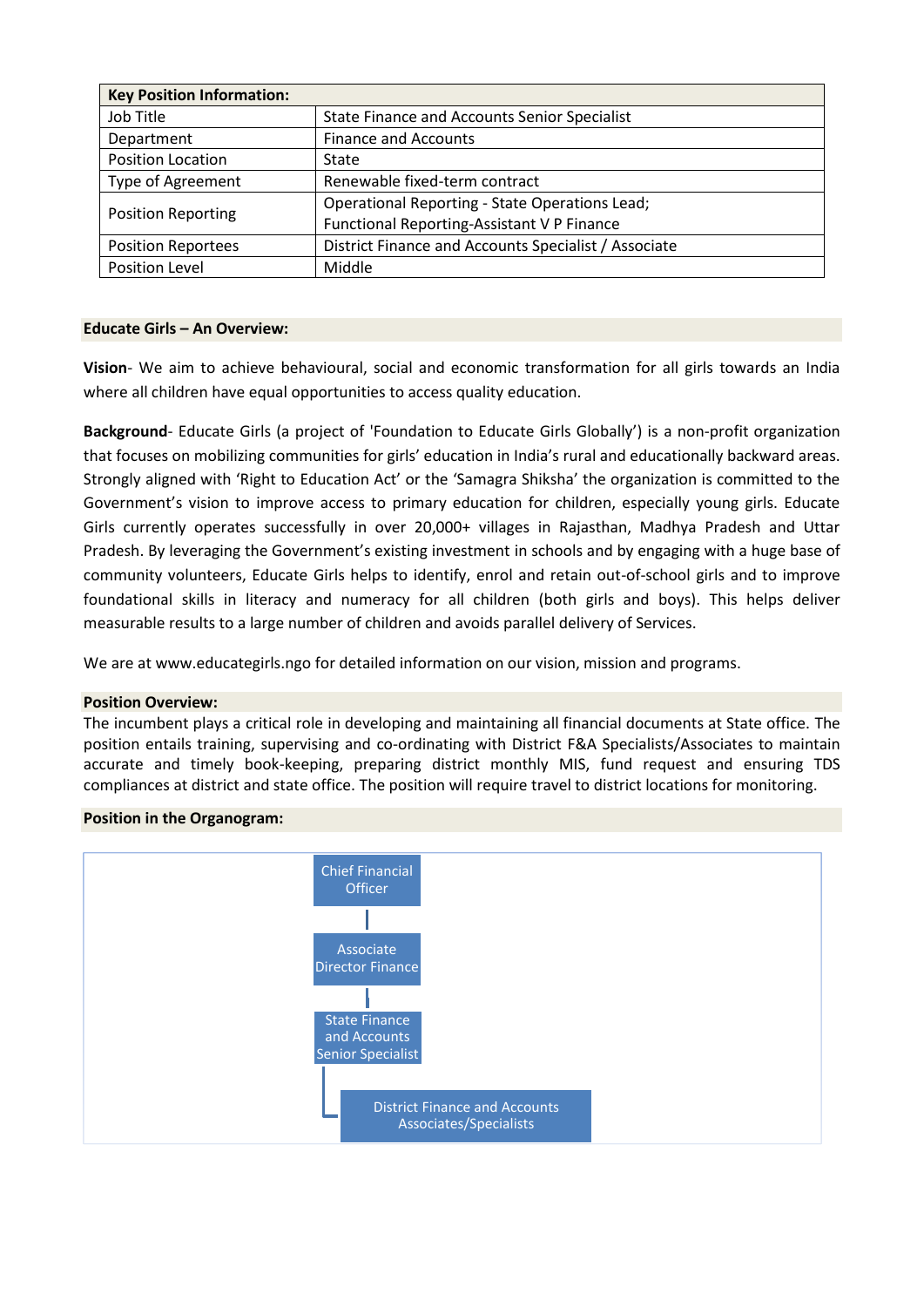#### **Position Key Responsibilities:**

#### **Financial Management**

- Oversee the financial operations of the organization and ensure timely and accurate financial reports and practices including cash management, payroll, financial disbursements, ledgers etc. at State office
- Responsible for entering financial information and maintaining all financial records for program and for the organization.
- Manage financial control, prepare and analyze budgets, develop financial reports, and make recommendations to the State Operations Lead on budget expenditures.
- Monitor the expenditure to ensure that program funds are utilized appropriately by the close of the fiscal year.
- Provide financial inputs for logistics, travel and other areas of administration.
- Oversee the preparation and submission of annual activity-based project budgets as well as Monthly and quarterly financial reports
- Adhere to policies and procedures as defined in EG Financial Manual/ Procurement Manual

### **Budgeting and MIS**

- Monitor adherence to budget
	- o Present monthly MIS in State Review Meetings showing utilization and status thereof and share monthly MIS with Reporting Manager (Operation & Functional).
	- $\circ$  Compile State MIS and provide a dashboard indicating budget vs. actual and reasons for over/under utilization and submit along with regional MIS on a monthly basis.
	- o Align budget with program activities/ outcomes, guide District Team for adherence to approved budget. Orient on budget line items and activities with operations team.

## • Fund requests

- o Verify Fund Request shared by District Lead/State Lead
- o Share approved fund request with respective State Lead/ District Lead/ District F&A Associate/Specialist.
- $\circ$  Analyze the fund requests for the districts (of the region) and provide analysis to HO team.
- o Analyze the fund requests for the Organic Expansion, if applicable and provide analysis to HO Team.

### **Accounts Management & Reporting**

## • **Reporting**

- o Obtain Bank Reconciliation of all Districts on a monthly basis, review reconciliation items and provide feedback to Reporting Manager (Operational/Functional).
- o Facilitate between District to District and District to HO the Branch Reconciliation of all districts on a monthly basis, ensure all the reconciling items are closed, and submit to HO and Reporting Manager (Operational/Functional).
- o Review, updating and validation of TDS Tracker and F&F Tracker of all districts on regular basis
- o Review Salary Trend, Travel Trend submitted by District FA &A Specialist/Associate and submit to Reporting Manager (Operational/Functional).
- o Review and consolidate donor specific MIS (EAC2, EAC3 etc Multi location donors)
- o Review donor specific reports (District or Block specific) and provide reason for variance in consultation with operation team.
- o Preparation and presentation of RRPM slides.

## • **Book Keeping**

- o Provide authorization of voucher of designated district/TST on a timely manner.
- o Maintain books of accounts of the designated TST (Where ever applicable)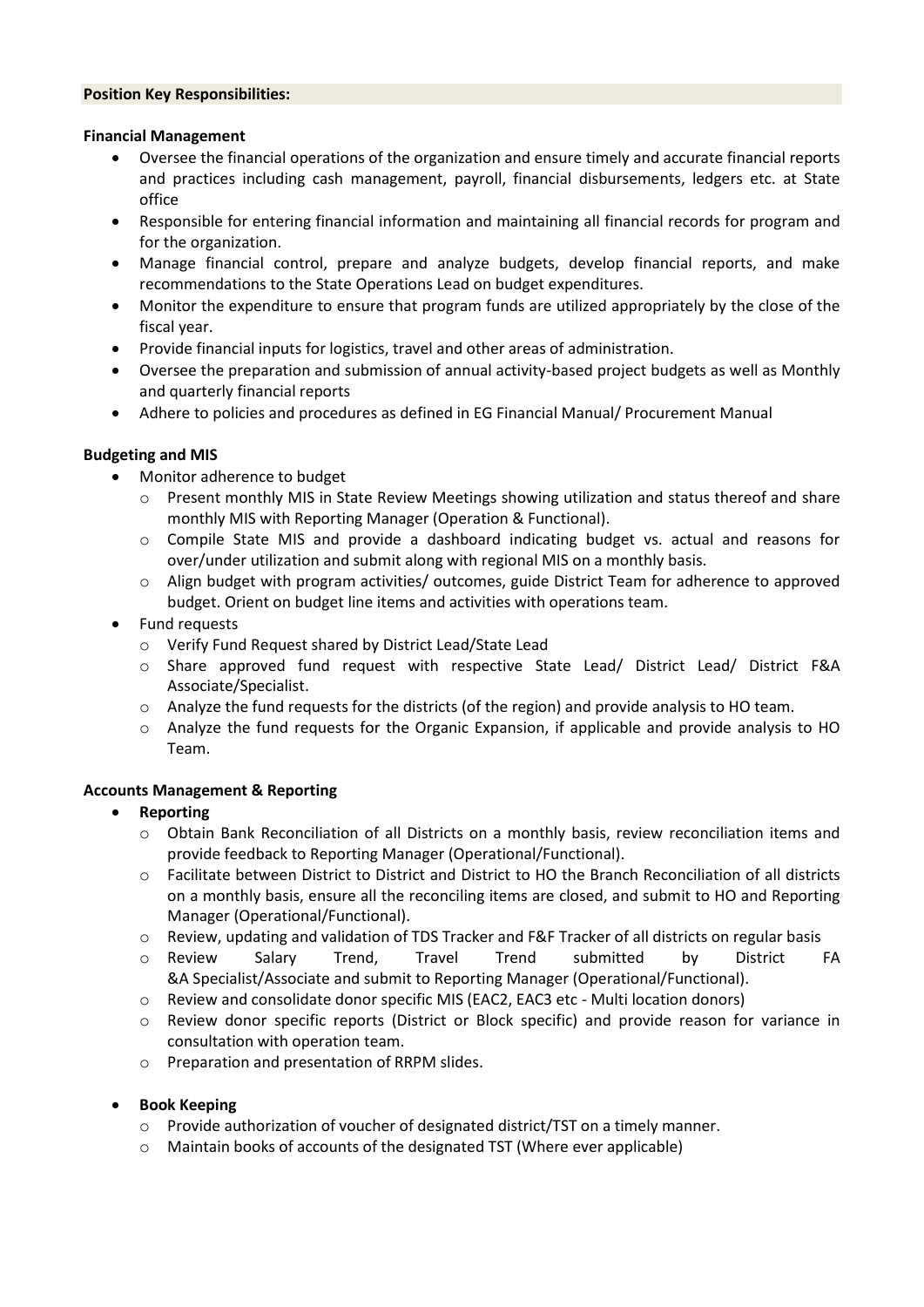# • **Monitoring**

- o Visit the district once in every month and attend minimum one FCs Meeting at Block level.
- o Attend minimum one District Meeting every month.
- o During district visit review documents, books of accounts, outstanding liabilities, FAR, capacity building of accountants, meeting with HR & Admin, IT, DM, ledger scrutiny - BS items (Ref Check list).
- o Prepare visit report and share with DM, Reporting Manager (Operational/Functional), along with timelines for closing unresolved issues if any, and follow up & closure in the next visit.

# **Statutory Compliances & Audit**

- Support internal auditors during internal audit process in coordination with Reporting Manager (Operational/Functional) and HO team.
- Support Statutory auditors during statutory/annual audit process in coordination with Reporting Manager (Operational/Functional) and HO team.
- Participate in Annual Books closing process with Reporting Manager (Operational/Functional) and HO team.
- Provide support in TDS, PF, PT, ESIC, FCRA, Donor Compliance etc. with HO.

# **Networking and Support**

- Coordinate with other vertical staff for smooth functioning of A&F activities.
- Work with Operations team in planning and implementation of activities as per budget in new and existing districts.
- Attend meeting with other functions on monthly basis (RRPM).
- Maintain and ensure relationship with Bankers, for signatories up-date, all banking transactions are in line with compliance guidelines - FC and NFC.
- Follow-up of Bank Account signatories update and new bank account opening.
- Coordinate and support the audit process
- Provide required support to District Team/HO during donor visits
- Support to State Operation Lead as and when required.
- Work closely with Reporting Manager (Operational/Functional)
- Work closely across regions and HO, within the function and share best practices for improving the quality.
- Encourage new initiatives and innovations in A&F to motivate team.

## **Capacity Building & Team Management**

- Orientation of district A&F team and other functions on finance manual, Procurement Policy and ensure compliance to the processes.
- Orientation of district A&F team and other functions on SOP's. Ensure compliance to the policies and processes.
- Orientation of Organic Expansion team and other functions about regular monitoring / capacity building process note/ document. Ensure compliance to the policies and processes.
- Orientation of Organic Expansion team and other functions on Fund Request & Utilization Reports. Ensure on time submission.
- Identify areas for capacity building of the team. Build a plan for capacity building within team internally.
- Set KRA/KPIs for the team.
- Initiate appraisal process & conduct appraisals for the staff in alignment with matrix reporting.
- Conduct finance induction to new joiners (for the region) and functional training of A&F team (for the region)
- Identify areas for capacity building for Organic Expansion team. Build a plan for capacity building, if applicable.
- Conduct finance induction to new joiners (for Organic Expansion team), if applicable
- Handhold and support to District A&F Specialist/Associates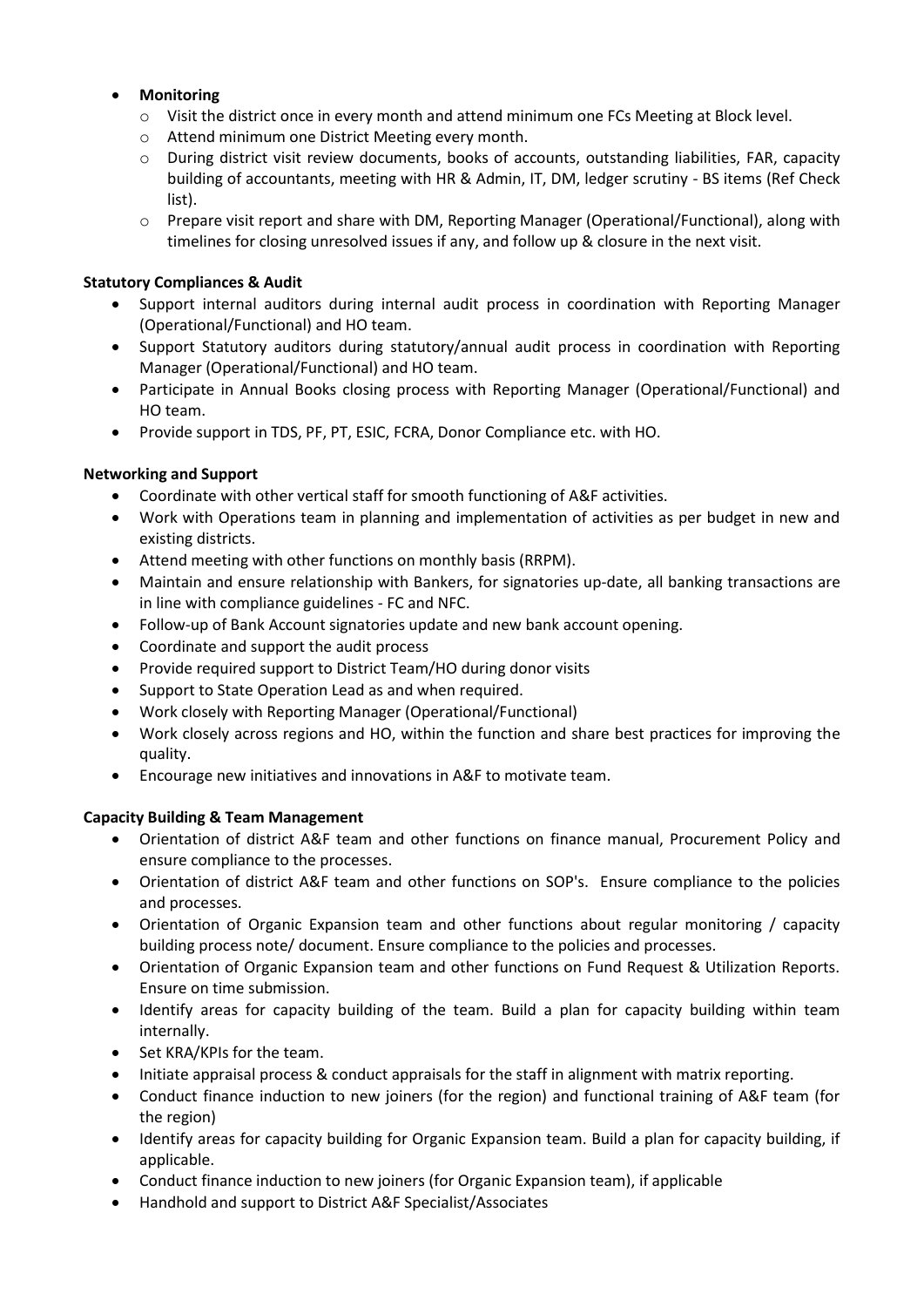- Orient finance policies and processes and ensure compliance, thereof.
- Liaise with district A&F Specialist/Associates on regular basis and guide/ train them on regular finance operations
- Orient district accountants on Chart of Accounts, Budget Codes, MIS, FR and other Formats.
- Improve efficiency of the District A&F Specialist/Associates through regular mentoring and guidance.
- Improve and implement Internal control system, based on internal auditors feedback/report
- Conduct trainings for across functional teams for understanding of finance policies and processes.

### **Desired Incumbent Profile:**

**Personality:** Self-driven, result-oriented with a positive outlook and a clear focus on high quality output. Excellent conceptual and analytical skills. Demonstrable ability to think strategically, innovatively and practically to ensure achievement of desired change objectives. Proactive approach to problem-solving with strong decision-making capability. Strong organizational skills that reflect ability to perform and prioritize multiple tasks seamlessly with excellent attention to detail. Very strong interpersonal skills and the ability to build relationships with multiple stakeholders. Empathic communicator, ability to see things from the other person's point of view. Ability to get along with variety of individuals and a team-player. Sufficiently mobile and flexible to manage travel in operational areas especially in districts which could amount to 30-40% of the time based on work need.

**Work Life Balance:** Must be mature and domestically secure. Able to manage travel without upsetting domestic situation. Able to work extended hours on occasions when required.

**Technology skills:** Must be adept in use of MS Office, particularly Excel and Word, and ideally Access or similar database to basic level, Internet and email. Open for learning and adapting to new technologies being introduced in the organization.

### **Specific Job Skills & Values:**

- Strong understanding of the principles/ practices of accounting, auditing and financial reporting as well as of statutory requirements for NGOs
- Ability to prepare financial report and experience in Payroll processing, Audit practices, Vendor management, Banking, Statutory compliances and Budget management
- Sound contextual knowledge of organizational relationships, social and cultural constraints and realities, and environmental conditions, Right to Education, Child Psychology, and Community Motivation
- Demonstrated ability to cultivate relationships, collaborate with individuals in a culturally diverse setting and build consensus;
- Ability to multitask and perform under stress situation
- Ability to treat people equally irrespective of gender
- Integrity towards the work and ability to "know & do" what is right
- Striving to lead by performance excellence
- Working effectively and inclusively with a range of people both within and outside of the organization
- Empathy

## **Adherence to Code of Conduct & EG Policies:**

All existing & new employees shall ensure that they at all times act in compliance with EG's laid down Code of Conduct & adhere to all Policies of EG, including but not limited to Workplace Harassment Policy, Sexual Harassment Prevention and Redressal Policy, Child Protection Policy, Code of Conduct Policy, Whistleblower Policy, Work from Home Policy, Diversity and Inclusion Policy etc. EG has a zero-tolerance policy for all forms of discrimination.